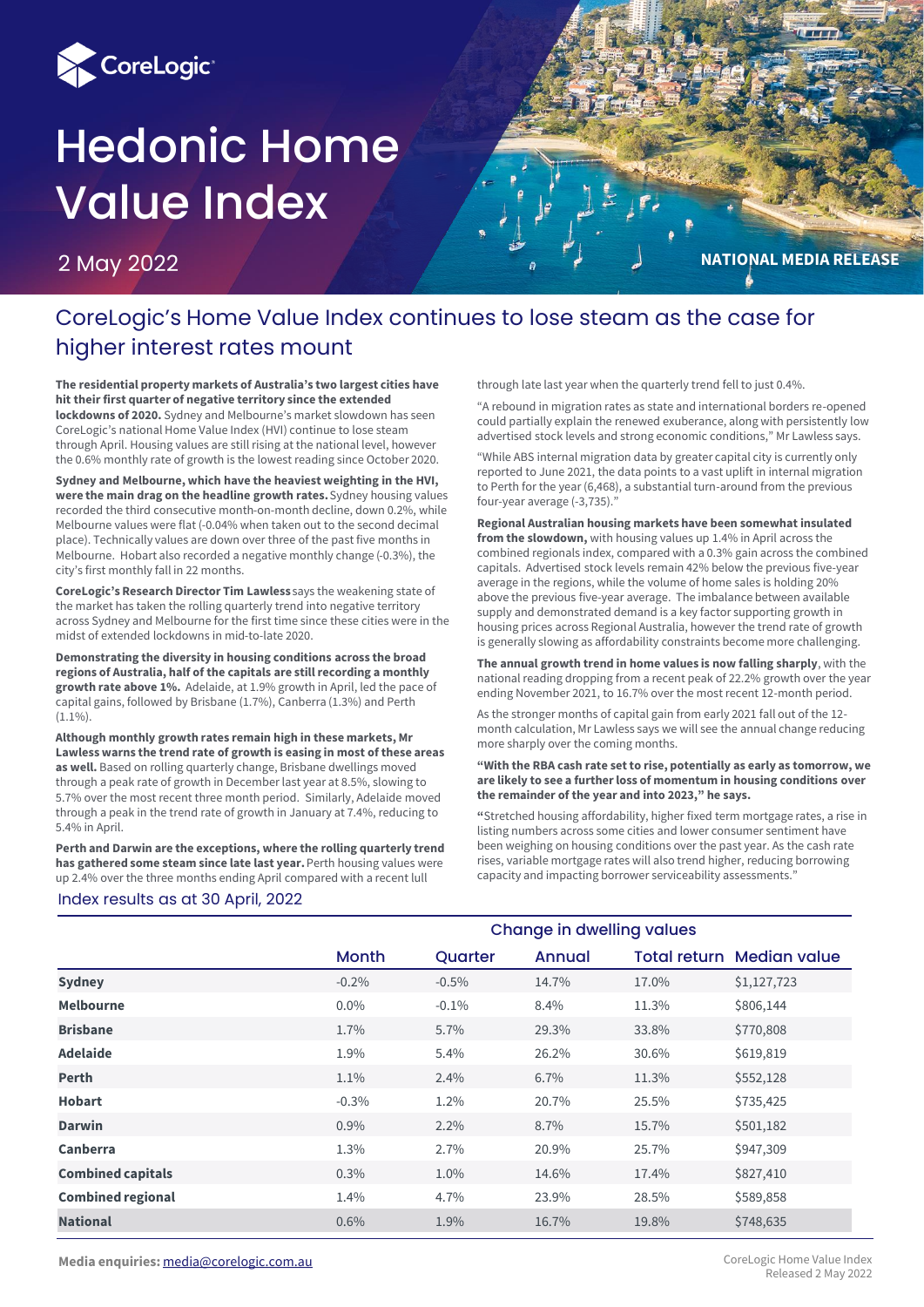

# Rolling three month change in dwelling values *State capitals*



## Rolling three month change in dwelling values *Combined capitals v Combined regionals*



| <b>Region</b>       | 3 months to<br>April | Peak rate of<br>growth | Month of<br>peak growth |  |
|---------------------|----------------------|------------------------|-------------------------|--|
|                     | 2022                 | (3 month)              |                         |  |
| Sydney              | $-0.5%$              | 9.3%                   | $May-21$                |  |
| Melbourne           | $-0.1%$              | 5.8%                   | Apr-21                  |  |
| <b>Brisbane</b>     | 5.7%                 | 8.5%                   | $Dec-21$                |  |
| Adelaide            | 5.4%                 | 7.4%                   | Jan-22                  |  |
| Perth               | 2.4%                 | 7.7%                   | Mar-21                  |  |
| Hobart              | 1.2%                 | 8.2%                   | $Jul-21$                |  |
| Darwin              | 2.2%                 | 7.9%                   | $May-21$                |  |
| <b>ACT</b>          | 2.7%                 | 7.3%                   | Aug-21                  |  |
|                     |                      |                        |                         |  |
| <b>Regional NSW</b> | 4.5%                 | 7.8%                   | $May-21$                |  |
| Regional Vic        | 3.0%                 | 7.1%                   | Apr-21                  |  |
| Regional Old        | 5.8%                 | 6.7%                   | Jan-22                  |  |
| Regional SA         | 7.3%                 | 7.4%                   | Mar-22                  |  |
| Regional WA         | 2.3%                 | 7.9%                   | $Jan-21$                |  |
| Regional Tas        | 4.9%                 | 7.7%                   | Aug-21                  |  |

Multi-speed conditions, but every capital city and regional market has seen a reduction in

the trend rate of growth

| Combined capitals  | 1.0% | 7.1% | $May-21$ |
|--------------------|------|------|----------|
| Combined regionals | 4.7% | 6.6% | $Apr-21$ |
| Australia          | 1.9% | 7.0% | $May-21$ |

# Change in dwelling values

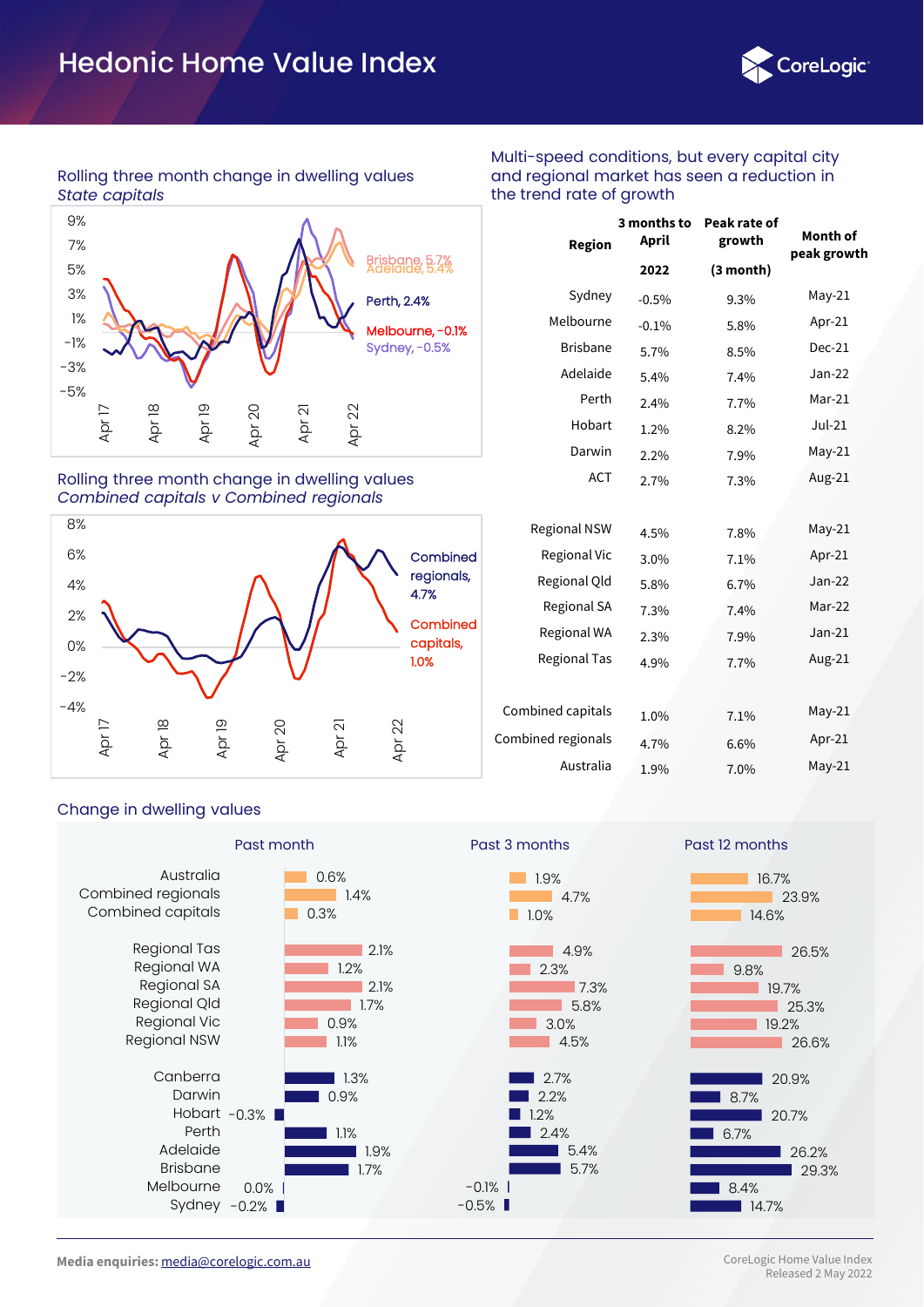

#### **Persistently low levels of property listings help to explain the strength across the smaller capitals and regional markets.**

Advertised inventory, at a national level, is tracking almost 30% below the previous five-year average over the four weeks ending April 24 at the national level. However, a more detailed analysis of each capital city highlights significant differences in the total number of homes available to purchase.

**Total advertised inventory is more than 20% below levels from a year ago in Brisbane and Adelaide, and around 40% lower than the previous five-year average in both cities.** The flow of new listings has generally been higher than normal in these markets; the shortage of available housing inventory in these markets is more due to a rapid rate of absorption as homes sell quickly amidst high demand.

**In weaker markets like Melbourne and Sydney, advertised supply levels have normalised.** Sydney advertised stock levels are roughly in line with the previous five year average, while listings in Melbourne were 8.2% higher. Higher stock levels across these markets can be explained by an above average flow of new listings coming on the market in combination with a drop in buyer demand.

In Hobart, where April's -0.3% decline follows 22 consecutive months of growth, stock levels started to increase in the middle of March. The new listing count is now 46% higher over the four weeks to April 24 compared to the same period in 2021.

"With higher inventory levels and less competition, buyers are gradually moving back into the driver's seat. That means more time to deliberate on their purchase decisions and negotiate on price," Mr Lawless says.

**Softening buyer demand can be seen in fewer home sales.** The trend in housing turnover peaked at a record high through the December quarter last year. Estimated sale settlements since have fallen, with the quarterly number of home sales nationally estimated to be 14.0% lower relative to the same time a year ago.



#### New listings, rolling 28 day count, national Total listings, rolling 28 day count, national



#### Annual change in total advertised supply

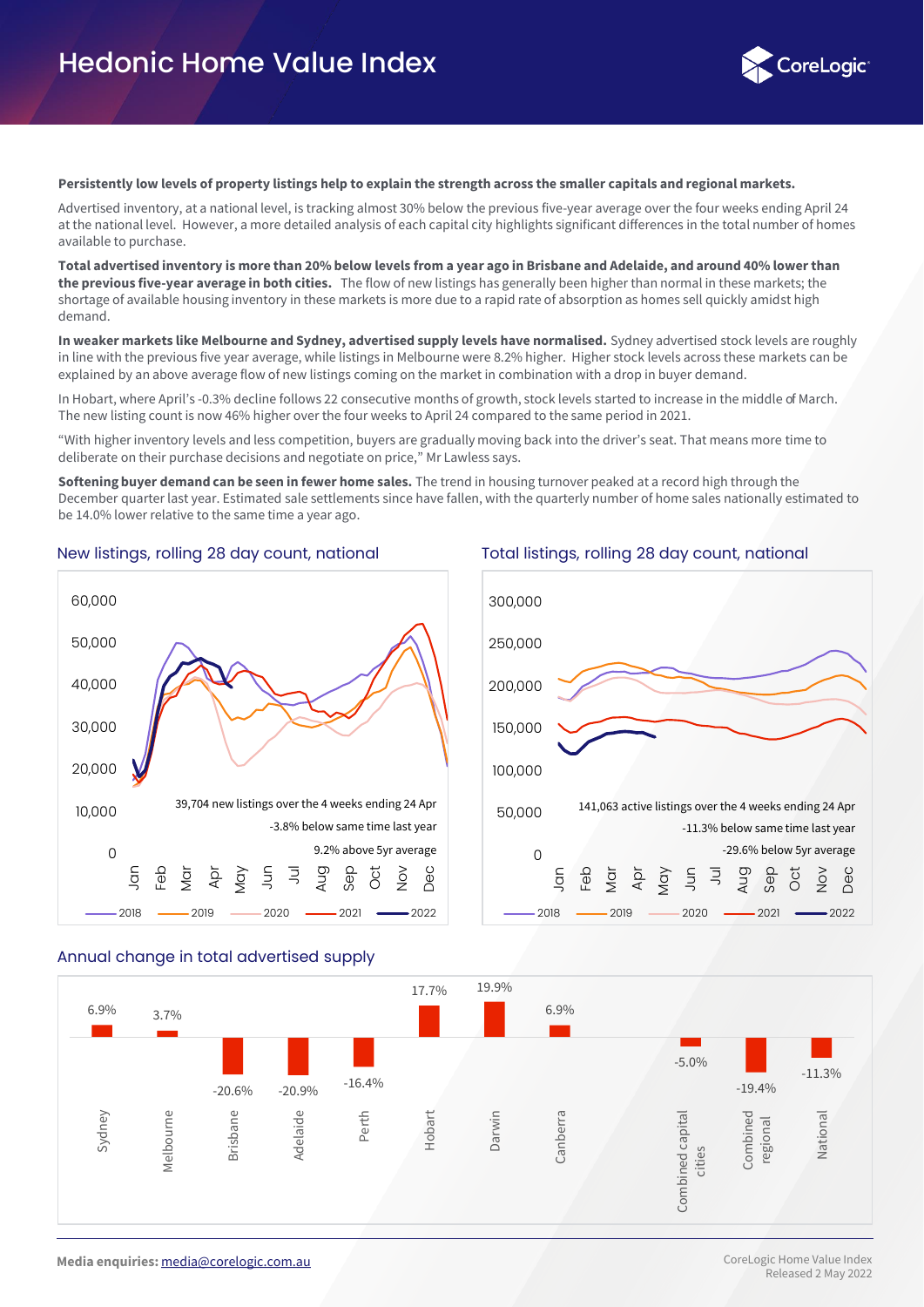



**Rental markets are also showing multi-speed conditions, with most of the capital cities experiencing an upward trend in rental growth in 2022.** Nationally, rents were up 2.7% over the three months to April, taking the annual change in national rents to 9.0%. A year ago, the annual change in national rents was 4.9%.

#### **Based on the annual change, house rents (+9.1%) are rising faster than unit rents (+8.7%), however this trend is changing sharply as demand for unit rentals increases.**

"On a rolling quarterly basis, we are now seeing unit rents rising faster than house rents especially in Sydney and Melbourne where rental conditions across the unit sector were previously much softer," Mr Lawless says.

"The shift in rental demand towards units reflects both rental affordability pressures, which are deflecting more demand towards the 'cheaper' unit sector, and the return of overseas migrants and visitors. Rental demand from overseas arrivals tends to skew towards inner city and higher density precincts."

In Sydney, unit rents were up 3.0% over the three months ending April, a full percentage point higher than the rise in house rents (2.0%). In Melbourne, the difference is starker, with unit rents 3.6% higher over the past three months compared with a 1.2% rise in house rents.

**The rolling quarterly change in rents is now outpacing the rolling quarterly change in housing values across most of the capital cities, which is supporting a rise in gross rental yields.** Nationally, housing values were up 1.9% over the most recent three month period, while rents increased 2.7%. The result is a subtle 2 basis point increase in the gross yield.

However, in Melbourne, the gross yield has lifted by 7 basis points from a recent low and Sydney gross yields are up 9 basis points from the recent low. Despite the upwards trend, gross yields in both these cities remain well below historic averages at just 2.5% and 2.8% respectively.

Higher yields and long-term prospects for capital growth could see investors comprising a larger portion of housing market activity. Financial aggregates published by the RBA to the end of March showed the monthly gain in investor credit growth was at the highest level since August 2015, with the speed of investment credit growth surpassing owner occupier credit for the first time since December 2016.



# Gross rental yields, dwellings

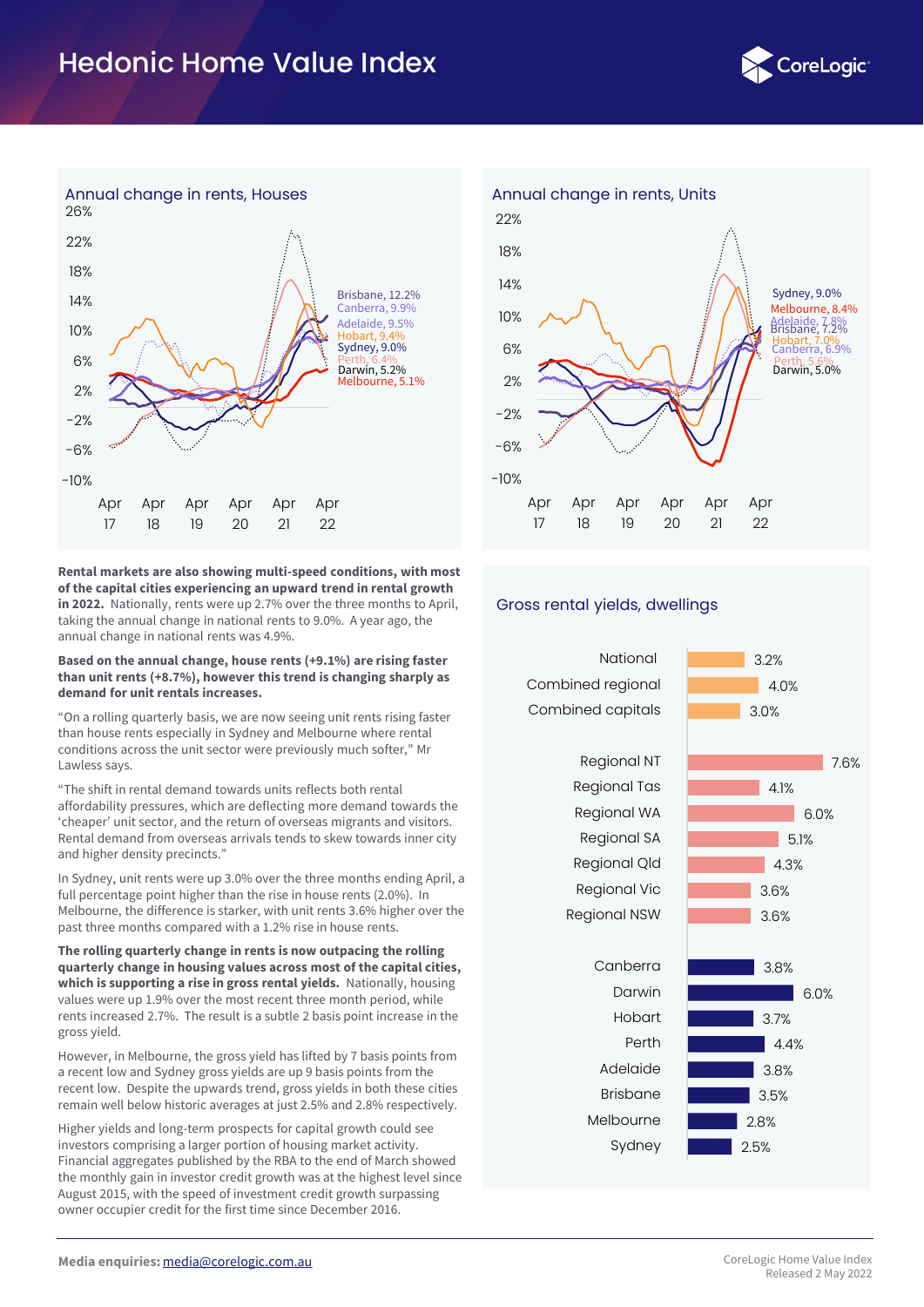

**At a macro-level, housing market conditions have been easing since moving through a peak rate of growth in March last year.**  This slowing of growth coincided with rising fixed term mortgage rates, as well housing affordability progressively becoming more of a challenge, consumer sentiment trending lower and, from October last year, tighter serviceability testing for borrowers.

**With the cash rate set to move through a rapid tightening cycle, we expect this trend towards a gradual softening in the growth rate will become more pronounced over the coming months, before the national index starts to trend lower.** Mr Lawless says CoreLogic research shows a strong inverse relationship between movements in the cash rate and the rate of change in housing values.

**"Although we are expecting the housing market to move into a downturn through the second half of the year, it is important to remember the context of the recent growth phase," he says.**

**"**Since the onset of the pandemic, national housing values have increased by 26.2%, adding approximately \$155,380 to the median value of an Australian dwelling."

**The RBA recently noted a 2-percentage point rise in interest rates could lower housing prices by 15%.** Under this scenario, [which CoreLogic recently explored in detail,](https://www.corelogic.com.au/news-research/news/2022/inflation,-rate-rises-and-mortgage-stress-whats-ahead-for-the-australian-property-market) shows national dwelling values would be at a similar level to where they were in April 2021. Those who purchased a home over the past year will likely see the value of their home fall below the purchase price, but considering most borrowers were purchasing with a loan to valuation ratio of less than 80%, instances of negative equity are likely to be infrequent.

**The extent of any housing market downturn depends on how high and how fast interest rates rise, but also a variety of other factors will be at play.** Labour markets are currently showing the lowest unemployment rate since the mid-1970's, and conditions are set to tighten further. Such a low unemployment rate, along with an expectation for higher income growth, should keep distressed listings at relatively low levels.

## **Additionally, as we enter a period of higher interest rates, borrowers are generally well ahead of their mortgage repayments.** The RBA has recently noted in their latest financial

stability review the median repayment buffer for owner occupiers with a variable mortgage rate had grown to 21 months of scheduled repayments in February 2022, up from 10 months at the start of the pandemic. Even with a two percentage point rise in mortgage rates, the median repayment buffer would reduce back to 19 months, which is still substantial. With the median household well ahead of their mortgage repayments, the risk of households falling behind on their mortgage repayments is reduced.

#### **Mortgage distress should also be minimised to some extent by mortgage serviceability assessments at the time of the loan origination.** All borrowers would have been assessed to repay their mortgage under a scenario of mortgage rates being 2.5 percentage points higher than the origination rate, and since October last year, borrowers were being assessed at mortgage rates of 3 percentage points higher.

Under these serviceability scenarios, borrowers should be able to accommodate higher mortgage repayments costs, although such as rapid rate of inflation could create some challenges for borrowers with thinly stretched budgets.

# CoreLogic Home Value Index tables

|           |                      | Capitals    |             |           |           |           |               |               |                       | <b>Rest of state regions</b> |           |           |           |           |                     |           | <b>Aggregate indices</b> |           |           |
|-----------|----------------------|-------------|-------------|-----------|-----------|-----------|---------------|---------------|-----------------------|------------------------------|-----------|-----------|-----------|-----------|---------------------|-----------|--------------------------|-----------|-----------|
|           |                      | Sydney      | Melbourne   | Brisbane  | Adelaide  | Perth     | <b>Hobart</b> | <b>Darwin</b> | Canberra              | Regional                     | Regional  | Regional  | Regional  | Regional  | Regional            | Regional  | Combined                 | Combined  | National  |
|           |                      |             |             |           |           |           |               |               |                       | <b>NSW</b>                   | Vic       | Qld       | <b>SA</b> | <b>WA</b> | Tas                 | <b>NT</b> | capitals                 | regional  |           |
|           | <b>All Dwellings</b> |             |             |           |           |           |               |               |                       |                              |           |           |           |           |                     |           |                          |           |           |
|           | Month                | $-0.2%$     | 0.0%        | 1.7%      | 1.9%      | 1.1%      | $-0.3%$       | 0.9%          | 1.3%                  | 1.1%                         | 0.9%      | 1.7%      | 2.1%      | 1.2%      | 2.1%                | na        | 0.3%                     | 1.4%      | 0.6%      |
|           | Quarter              | $-0.5%$     | $-0.1%$     | 5.7%      | 5.4%      | 2.4%      | 1.2%          | 2.2%          | 2.7%                  | 4.5%                         | 3.0%      | 5.8%      | 7.3%      | 2.3%      | 4.9%                | na        | 1.0%                     | 4.7%      | 1.9%      |
| gall<br>E | <b>YTD</b>           | 0.1%        | 0.1%        | 8.2%      | 7.7%      | 3.0%      | 2.4%          | 2.6%          | 4.5%                  | 6.3%                         | 4.6%      | 7.9%      | 9.6%      | 3.5%      | 6.8%                | na        | 1.9%                     | 6.6%      | 3.0%      |
|           | Annual               | 14.7%       | 8.4%        | 29.3%     | 26.2%     | 6.7%      | 20.7%         | 8.7%          | 20.9%                 | 26.6%                        | 19.2%     | 25.3%     | 19.7%     | 9.8%      | 26.5%               | na        | 14.6%                    | 23.9%     | 16.7%     |
|           | <b>Total return</b>  | 17.0%       | 11.3%       | 33.8%     | 30.6%     | 11.3%     | 25.5%         | 15.7%         | 25.7%                 | 30.2%                        | 23.3%     | 31.3%     | 27.4%     | 16.4%     | 32.0%               | n a       | 17.4%                    | 28.5%     | 19.8%     |
|           | <b>Gross vield</b>   | 2.5%        | 2.8%        | 3.5%      | 3.8%      | 4.4%      | 3.7%          | 6.0%          | 3.8%                  | 3.6%                         | 3.6%      | 4.3%      | 5.1%      | 6.0%      | 4.1%                | na        | 3.0%                     | 4.0%      | 3.2%      |
|           | <b>Median value</b>  | \$1,127,723 | \$806,144   | \$770,808 | \$619,819 | \$552,128 | \$735,425     | \$501,182     | \$947,309             | \$743,830                    | \$584,858 | \$551,605 | \$324,708 | \$398,211 | \$526,494           | na        | \$827,410                | \$589,858 | \$748,635 |
|           |                      |             |             |           |           |           |               |               |                       |                              |           |           |           |           |                     |           |                          |           |           |
|           | <b>Houses</b>        |             |             |           |           |           |               |               |                       |                              |           |           |           |           |                     |           |                          |           |           |
|           | Month                | $-0.1%$     | $-0.2%$     | 1.7%      | 1.9%      | 1.2%      | $-0.4%$       | 1.3%          | 1.3%                  | 1.2%                         | 1.0%      | 1.8%      | 2.2%      | 1.1%      | 2.2%                | 0.8%      | 0.4%                     | 1.4%      | 0.7%      |
|           | Quarter              | $-0.3%$     | $-0.5%$     | 5.9%      | 5.6%      | 2.5%      | 1.4%          | 3.2%          | 2.5%                  | 4.7%                         | 3.2%      | 5.7%      | 7.6%      | 2.3%      | 5.1%                | 0.0%      | 1.3%                     | 4.8%      | 2.2%      |
|           | YTD                  | 0.5%        | 0.0%        | 8.5%      | 8.0%      | 3.3%      | 2.8%          | 3.2%          | 4.3%                  | 6.6%                         | 4.8%      | 8.0%      | 10.1%     | 3.4%      | 7.2%                | 1.9%      | 2.4%                     | 6.7%      | 3.5%      |
|           | Annual               | 17.1%       | 10.1%       | 32.0%     | 28.4%     | 6.9%      | 20.1%         | 5.6%          | 21.5%                 | 27.5%                        | 19.3%     | 25.5%     | 20.1%     | 10.0%     | 26.4%               | 6.0%      | 16.8%                    | 24.2%     | 18.6%     |
|           | Total return         | 19.3%       | 13.0%       | 36.8%     | 33.1%     | 11.4%     | 24.7%         | 11.5%         | 26.2%                 | 31.1%                        | 23.3%     | 31.3%     | 27.7%     | 16.4%     | 31.8%               | 13.7%     | 19.5%                    | 28.6%     | 21.6%     |
|           | <b>Gross yield</b>   | 2.2%        | 2.4%        | 3.3%      | 3.5%      | 4.2%      | 3.7%          | 5.6%          | 3.4%                  | 3.5%                         | 3.5%      | 4.2%      | 5.1%      | 5.9%      | 4.0%                | 7.7%      | 2.8%                     | 4.0%      | 3.1%      |
|           | Median value         | \$1,416,960 | \$1,000,926 | \$880,332 | \$676,546 | \$578,751 | \$793,723     |               | \$576,149 \$1,070,220 | \$781,391                    | \$622,665 | \$555,277 | \$333,565 | \$413,066 | \$549,324 \$450,984 |           | \$940,255                | \$612,789 | \$818,574 |
|           |                      |             |             |           |           |           |               |               |                       |                              |           |           |           |           |                     |           |                          |           |           |
|           | <b>Units</b>         |             |             |           |           |           |               |               |                       |                              |           |           |           |           |                     |           |                          |           |           |
|           | Month                | $-0.4%$     | 0.4%        | 1.4%      | 1.6%      | 0.3%      | 0.6%          | 0.2%          | 1.3%                  | 0.3%                         | $-0.1%$   | 1.6%      | 0.1%      | 2.0%      | 1.2%                | na        | 0.1%                     | 1.0%      | 0.2%      |
|           | Quarter              | $-1.2%$     | 0.6%        | 4.6%      | 4.3%      | 1.0%      | 0.4%          | 0.2%          | 3.8%                  | 2.7%                         | 2.0%      | 6.3%      | 1.8%      | 3.6%      | 2.8%                | na        | 0.2%                     | 4.4%      | 0.8%      |
|           | <b>YTD</b>           | $-1.1%$     | 0.2%        | 6.0%      | 5.8%      | 0.9%      | 0.8%          | 1.5%          | 5.1%                  | 4.0%                         | 3.7%      | 7.6%      | 0.7%      | 6.4%      | 3.0%                | na        | 0.3%                     | 5.7%      | 1.1%      |
|           | Annual               | 8.9%        | 4.7%        | 15.6%     | 12.6%     | 4.7%      | 23.2%         | 15.2%         | 18.4%                 | 20.6%                        | 18.3%     | 24.9%     | 13.0%     | 6.2%      | 27.4%               | na        | 8.3%                     | 22.2%     | 10.4%     |
|           | Total return         | 12.2%       | 8.1%        | 21.1%     | 18.4%     | 10.3%     | 28.6%         | 23.3%         | 24.2%                 | 25.7%                        | 23.5%     | 31.1%     | 21.8%     | 15.8%     | 33.8%               | na        | 12.0%                    | 28.0%     | 14.4%     |
|           | <b>Gross yield</b>   | 3.2%        | 3.6%        | 4.6%      | 5.0%      | 5.5%      | 4.0%          | 6.6%          | 4.8%                  | 4.1%                         | 4.1%      | 4.7%      | 6.1%      | 8.1%      | 4.6%                | na        | 3.6%                     | 4.5%      | 3.8%      |
|           | Median value         | \$830,534   | \$630,671   | \$487,967 | \$409,650 | \$409,747 | \$579,263     | \$371,138     | \$619,753             | \$587,788                    | \$419,441 | \$544,234 | \$243,491 | \$259,485 | \$405,264           | na        | \$646,210                | \$513,112 | \$619,589 |

**Media enquiries:** [media@corelogic.com.au](mailto:media@corelogic.com.au)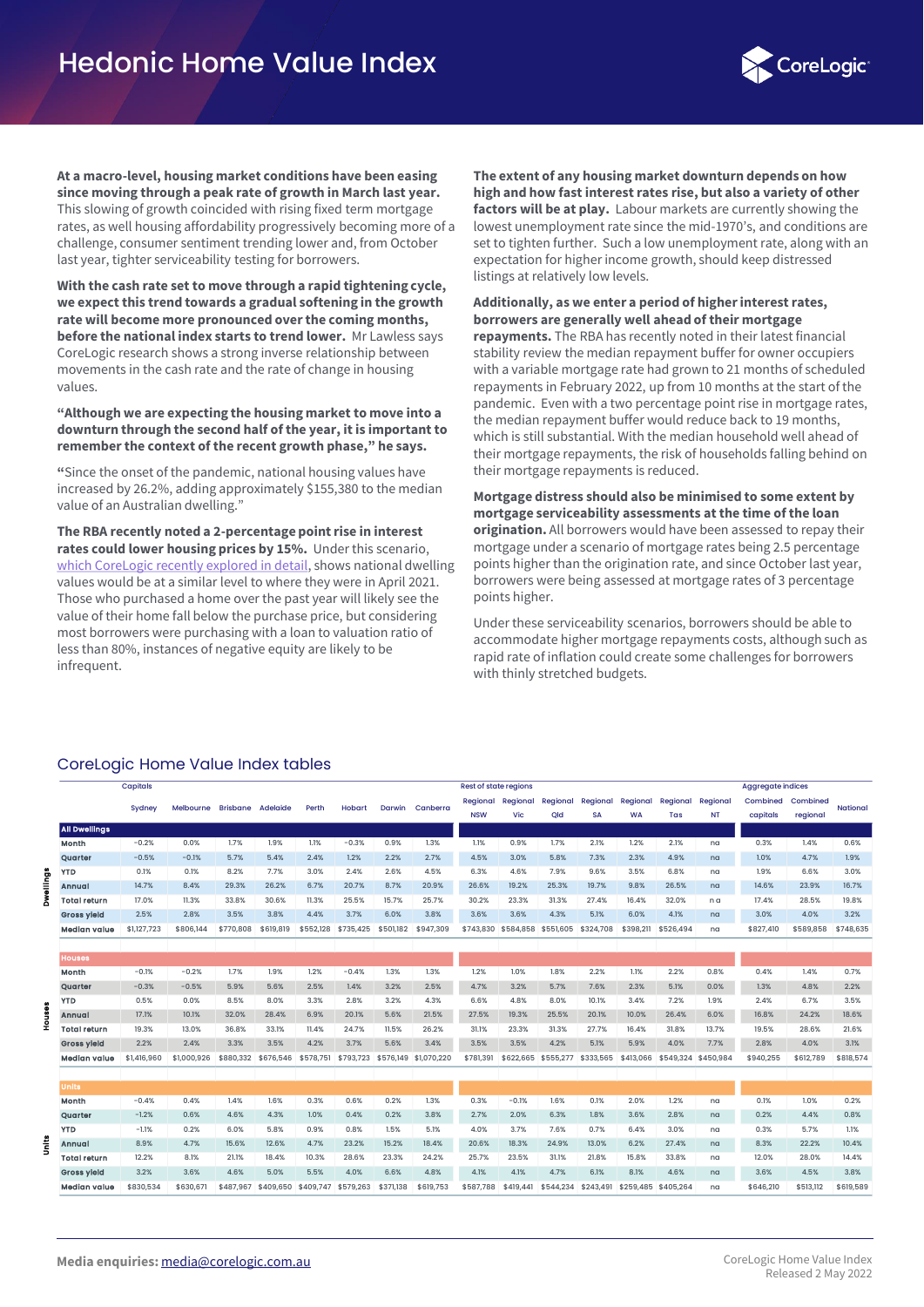

# CoreLogic is the largest independent provider of property information, analytics and property-related risk management services in Australia and New Zealand.

## **Methodology**

The CoreLogic Hedonic Home Value Index is calculated using a hedonic regression methodology that addresses the issue of compositional bias associated with median price and other measures. In simple terms, the index is calculated using recent sales data combined with information about the attributes of individual properties such as the number of bedrooms and bathrooms, land area and geographical context of the dwelling. By separating each property into its various formational and locational attributes, observed sales values for each property can be distinguished between those attributed to the property's attributes and those resulting from changes in the underlying residential property market. Additionally, by understanding the value associated with each attribute of a given property, this methodology can be used to estimate the value of dwellings with

known characteristics for which there is no recent sales price by observing the characteristics and sales prices of other dwellings which have recently transacted. It then follows that changes in the market value of the entire residential property stock can be accurately tracked through time. The detailed methodological information can be found at:

[https://www.corelogic.com.au/research/rp-data-corelogic](https://www.corelogic.com.au/research/rp-data-corelogic-home-value-index-methodology/)home-value-index-methodology/

CoreLogic is able to produce a consistently accurate and robust Hedonic Index due to its extensive property related database, which includes transaction data for every home sale within every state and territory. CoreLogic augments this data with recent sales advice from real estate industry professionals, listings information and attribute data collected from a variety of sources.

*\* The median value is the middle estimated value of all residential properties derived through the hedonic regression methodology that underlies the CoreLogic Hedonic Home Value Index.*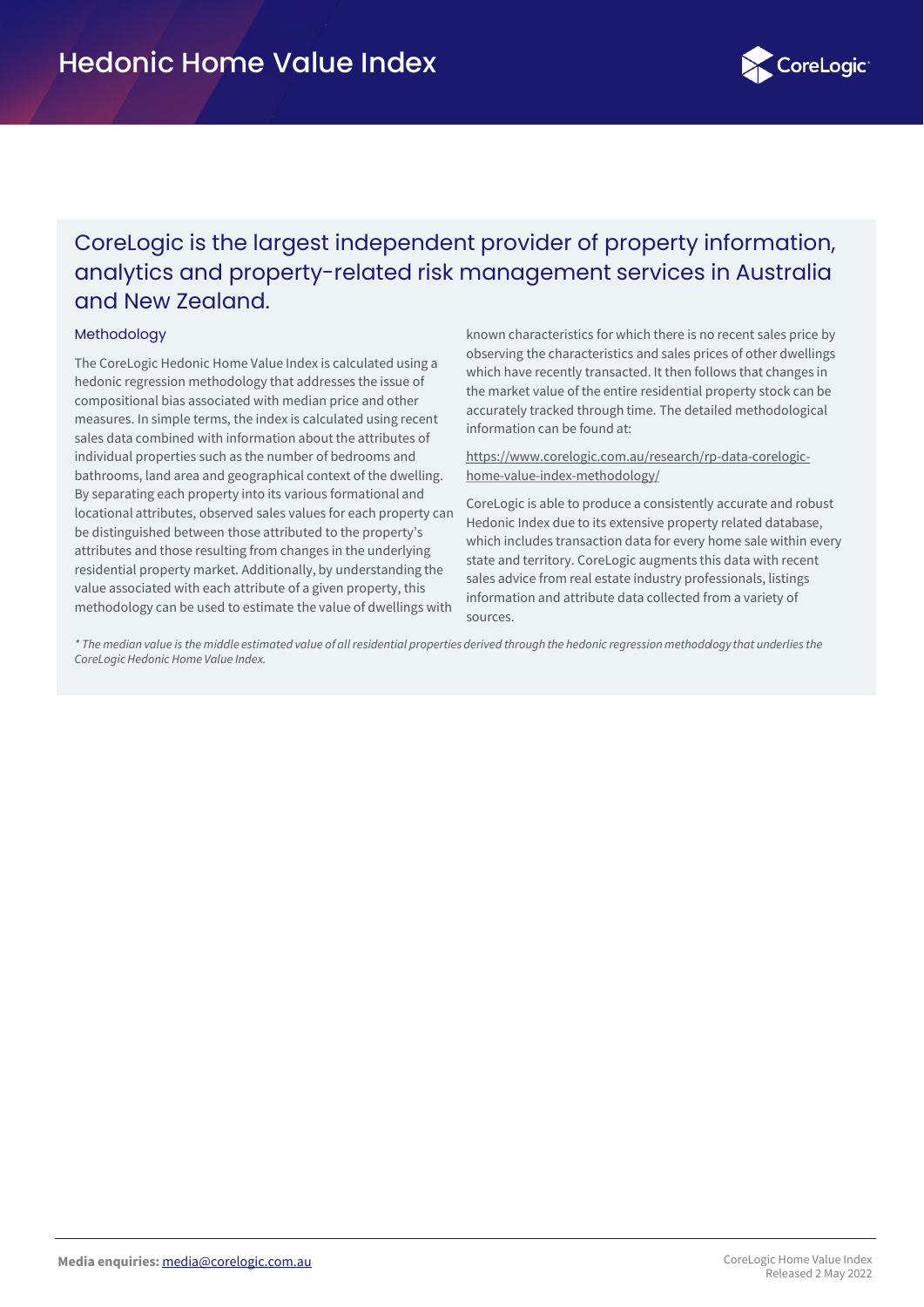

# Top 10 Capital city suburbs with highest 12 month value growth - Dwellings

|                                     | SA4                                 | Median value 12 month change |       |  |  |
|-------------------------------------|-------------------------------------|------------------------------|-------|--|--|
| <b>Australian Capital Territory</b> |                                     | \$947,309                    | 20.9% |  |  |
| 1 Waramanga                         | <b>Australian Capital Territory</b> | \$1,013,440                  | 32.9% |  |  |
| 2 Holder (ACT)                      | <b>Australian Capital Territory</b> | \$1,014,773                  | 29.8% |  |  |
| 3 Denman Prospect                   | <b>Australian Capital Territory</b> | \$1,197,984                  | 29.8% |  |  |
| 4 Ngunnawal                         | <b>Australian Capital Territory</b> | \$867,454                    | 28.6% |  |  |
| 5 Forde                             | <b>Australian Capital Territory</b> | \$1,258,845                  | 28.4% |  |  |
| 6 Palmerston (ACT)                  | <b>Australian Capital Territory</b> | \$989,285                    | 28.3% |  |  |
| 7 Stirling (ACT)                    | <b>Australian Capital Territory</b> | \$1,216,454                  | 27.6% |  |  |
| 8 Harrison                          | Australian Capital Territory        | \$1,068,490                  | 27.6% |  |  |
| 9 Coombs                            | <b>Australian Capital Territory</b> | \$742,839                    | 27.6% |  |  |
| 10 Nicholls                         | <b>Australian Capital Territory</b> | \$1,340,292                  | 27.5% |  |  |
| <b>Greater Adelaide</b>             |                                     | \$619,819                    | 26.2% |  |  |
| 1 Beaumont (SA)                     | Adelaide - Central and Hills        | \$1,739,103                  | 46.0% |  |  |
| 2 Ottoway                           | Adelaide - West                     | \$514,895                    | 42.5% |  |  |
| 3 Wattle Park                       | Adelaide - Central and Hills        | \$1,406,977                  | 40.8% |  |  |
| 4 Stonyfell                         | Adelaide - Central and Hills        | \$1,454,164                  | 40.7% |  |  |
| 5 Glen Osmond                       | Adelaide - Central and Hills        | \$1,596,189                  | 40.1% |  |  |
| 6 O'Sullivan Beach                  | Adelaide - South                    | \$522,868                    | 39.6% |  |  |
| 7 St Georges                        | Adelaide - Central and Hills        | \$1,684,226                  | 39.0% |  |  |
| 8 Hackham West                      | Adelaide - South                    | \$409,912                    | 37.4% |  |  |
| 9 O'Halloran Hill                   | Adelaide - South                    | \$570,906                    | 37.4% |  |  |
| 10 Christie Downs                   | Adelaide - South                    | \$430,510                    | 37.4% |  |  |
| <b>Greater Brisbane</b>             |                                     | \$770,808                    | 29.3% |  |  |
| 1 Cedar Grove                       | Logan - Beaudesert                  | \$795,665                    | 46.6% |  |  |
| 2 Kurwongbah                        | Moreton Bay - South                 | \$1,161,929                  | 44.0% |  |  |
| 3 Cedar Vale                        | Logan - Beaudesert                  | \$843,810                    | 43.6% |  |  |
| 4 Sheldon                           | Brisbane - East                     | \$1,584,418                  | 43.2% |  |  |
| 5 Logan Central                     | Logan - Beaudesert                  | \$465,592                    | 41.1% |  |  |
| 6 Regents Park (Qld)                | Logan - Beaudesert                  | \$678,287                    | 40.5% |  |  |
| 7 Donnybrook (Qld)                  | Moreton Bay - North                 | \$644,851                    | 40.4% |  |  |
| 8 Boronia Heights                   | Logan - Beaudesert                  | \$576,205                    | 40.3% |  |  |
| 9 Park Ridge South                  | Logan - Beaudesert                  | \$1,088,102                  | 39.5% |  |  |
| 10 Alexandra Hills                  | Brisbane - East                     | \$773,151                    | 39.3% |  |  |
| <b>Greater Darwin</b>               |                                     | \$501,182                    | 8.7%  |  |  |
| 1 Wagaman                           | Darwin                              | \$507,030                    | 20.1% |  |  |
| 2 Nakara                            | Darwin                              | \$624,591                    | 17.7% |  |  |
| 3 Darwin City                       | Darwin                              | \$432,933                    | 17.1% |  |  |
| 4 Anula                             | Darwin                              | \$557,897                    | 16.2% |  |  |
| 5 Woolner                           | Darwin                              | \$501,744                    | 15.7% |  |  |
| 6 Tiwi                              | Darwin                              | \$519,316                    | 15.6% |  |  |
| 7 Stuart Park                       | Darwin                              | \$504,608                    | 15.4% |  |  |
| 8 Wulagi                            | Darwin                              | \$546,335                    | 14.8% |  |  |
| 9 Nightcliff                        | Darwin                              | \$375,890                    | 14.8% |  |  |
| 10 Wanguri                          | Darwin                              | \$580,689                    | 14.7% |  |  |

|                          | SA <sub>4</sub>                           | Median value 12 month change |       |
|--------------------------|-------------------------------------------|------------------------------|-------|
| <b>Greater Hobart</b>    |                                           | \$735,425                    | 20.7% |
| 1 Primrose Sands         | Hobart                                    | \$568,627                    | 32.3% |
| 2 Tranmere (Tas.)        | Hobart                                    | \$1,114,581                  | 30.3% |
| 3 Acton Park (Tas.)      | Hobart                                    | \$1,292,563                  | 28.9% |
| 4 Lauderdale             | Hobart                                    | \$924,778                    | 28.0% |
| 5 Howrah                 | Hobart                                    | \$835,846                    | 28.0% |
| 6 Carlton (Tas.)         | Hobart                                    | \$651,549                    | 27.5% |
| 7 Midway Point           | Hobart                                    | \$666,521                    | 26.4% |
| 8 Rosetta                | Hobart                                    | \$695,467                    | 26.0% |
| 9 North Hobart           | Hobart                                    | \$1,024,176                  | 25.9% |
| 10 Montrose (Tas.)       | Hobart                                    | \$665,797                    | 25.2% |
| <b>Greater Melbourne</b> |                                           | \$806,144                    | 8.4%  |
| 1 St Andrews Beach       | Mornington Peninsula                      | \$1,596,242                  | 31.7% |
| 2 Sorrento (Vic.)        | Mornington Peninsula                      | \$2,307,171                  | 26.4% |
| 3 Tootgarook             | Mornington Peninsula                      | \$1,148,939                  | 25.6% |
| 4 Portsea                | Mornington Peninsula                      | \$3,303,490                  | 25.1% |
| 5 Fingal (Vic.)          | Mornington Peninsula                      | \$1,592,244                  | 24.9% |
| 6 Rye                    | Mornington Peninsula                      | \$1,253,260                  | 23.9% |
| 7 Blairgowrie            | Mornington Peninsula                      | \$1,608,240                  | 23.3% |
| 8 Dromana                | Mornington Peninsula                      | \$1,069,017                  | 23.1% |
| 9 Rosebud                | Mornington Peninsula                      | \$909,060                    | 22.3% |
| 10 Tyabb                 | Mornington Peninsula                      | \$860,324                    | 21.6% |
| <b>Greater Perth</b>     |                                           | \$552,128                    | 6.7%  |
| 1 Watermans Bay          | Perth - North West                        | \$1,411,638                  | 19.0% |
| 2 Carine                 | Perth - North West                        | \$1,100,802                  | 15.8% |
| 3 Mullaloo               | Perth - North West                        | \$891,805                    | 14.8% |
| 4 Cooloongup             | Perth - South West                        | \$356,343                    | 14.7% |
| 5 White Gum Valley       | Perth - South West                        | \$913,254                    | 14.5% |
| 6 Beaconsfield (WA)      | Perth - South West                        | \$973,693                    | 14.2% |
| 7 Hilton (WA)            | Perth - South West                        | \$726,685                    | 14.1% |
| 8 Lesmurdie              | Perth - South East                        | \$745,409                    | 13.5% |
| 9 Kensington (WA)        | Perth - South East                        | \$1,068,082                  | 13.1% |
| 10 Hillarys              | Perth - North West                        | \$1,056,115                  | 13.1% |
| <b>Greater Sydney</b>    |                                           | \$1,127,723                  | 14.7% |
| 1 Mount Victoria         | Sydney - Outer West and Blue<br>Mountains | \$797,173                    | 32.5% |
| 2 Box Hill (NSW)         | Sydney - Baulkham Hills and<br>Hawkesbury | \$1,454,836                  | 31.7% |
| 3 Maraylya               | Sydney - Baulkham Hills and<br>Hawkesbury | \$1,863,789                  | 30.7% |
| 4 Charmhaven             | Central Coast                             | \$771,036                    | 30.5% |
| 5 Rossmore (NSW)         | Sydney - South West                       | \$4,126,152                  | 30.3% |
| 6 Forresters Beach       | <b>Central Coast</b>                      | \$1,740,210                  | 29.9% |
| 7 Kanwal                 | <b>Central Coast</b>                      | \$775,480                    | 29.5% |
| 8 Umina Beach            | <b>Central Coast</b>                      | \$1,159,493                  | 29.5% |
| 9 Long Jetty             | <b>Central Coast</b>                      | \$1,167,260                  | 28.8% |
| 10 Camden South          | Sydney - Outer South West                 | \$1,009,432                  | 28.7% |

#### Data source: CoreLogic

#### About the data

Median value refer to the 50<sup>th</sup> percentile of valuation estimates observed in the region

Growth rates are based on changes in the CoreLogic Home Value index, which take into account value changes across the market Only metrics with a minimum of 20 sales observations and a low standard error on the median value have been included